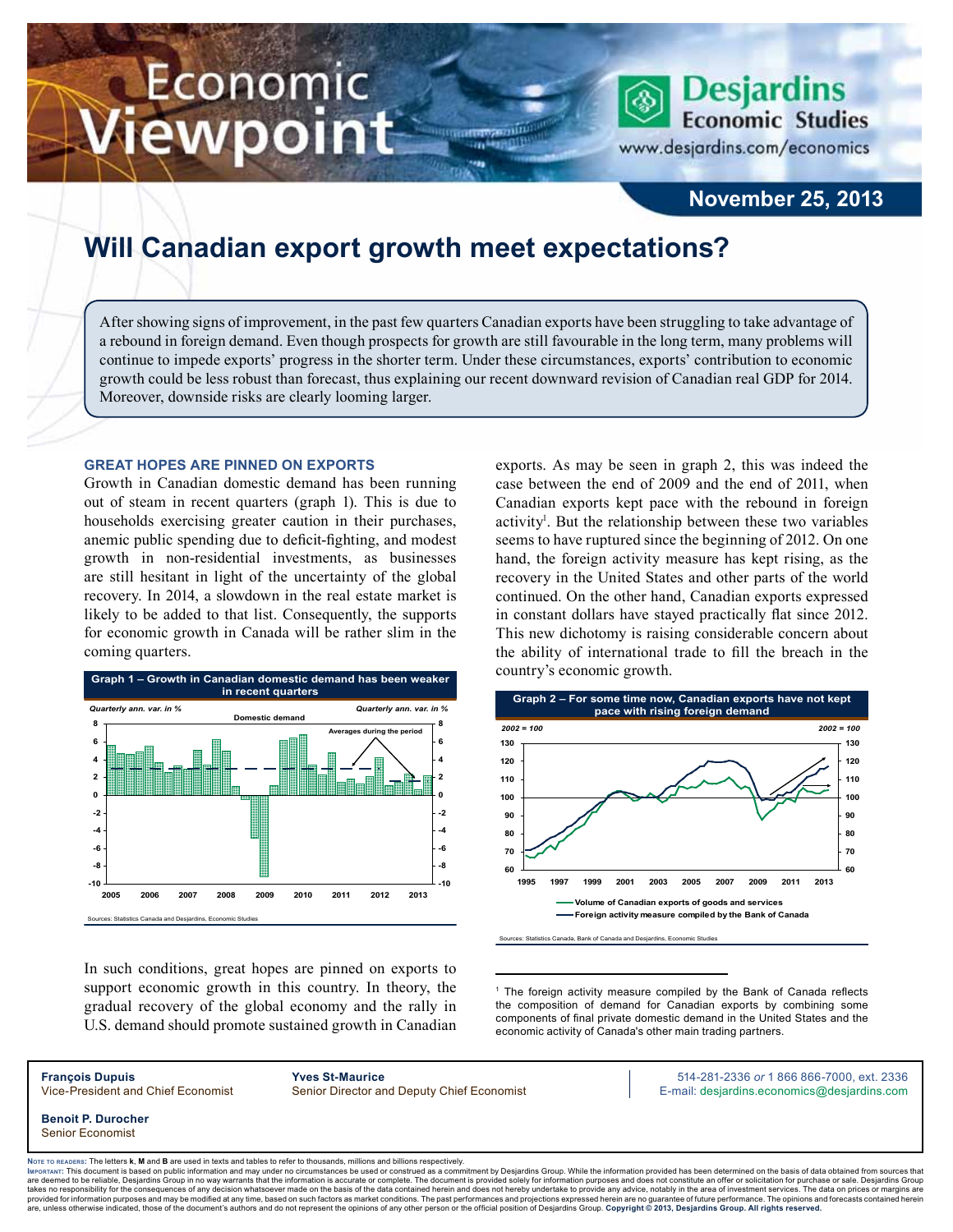#### **An atypical recovery**

**Desjardins Economic Studies** 

This flat-lining of exports in a period of economic recovery is fairly unusual. Graph 3 shows the growth in exports after the end of each of the main recessions that have occurred in Canada since 1960. At the beginning of the current recovery (in the wake of the 2008–2009 recession), growth in exports was not significantly different from that of previous recoveries. But contrary to recent economic cycles, exports have hit a period of static growth in the past few quarters, something never seen in previous recoveries. As a result, the current volume of exports is clearly lagging behind the volumes seen at this point in previous recovery cycles.



#### **There will be many challenges in the short term**

How do we account for this flat-lining of exports, when all the conditions appear to favour a continuation of the recovery? In graph 4, the volume of merchandise exports is divided into three categories: energy commodities, nonenergy commodities and exports of other goods. Noncommodity exports, representing nearly 50% of trade, obviously account to a large degree for the stagnation in total exports. That said, exports of energy commodities



ces: Statistics Canada and Desiardins, Economic Studi

(approximately 22% of trade) and non-energy commodities (nearly 30% of trade) have also slowed somewhat in recent months. Clearly, the stagnation in exports is a widespread phenomenon.

As far as energy commodities are concerned, it is mainly oil and gas extraction that have been stalling in the past while. The problems of carrying Canadian oil to market and the surge in shale gas production in the United States certainly have a lot to do with this trend. In the short term, the outlooks will in all likelihood be clouded by these difficulties. In the longer term, the outlooks remain positive, as global demand for energy products is rising, and various pipeline projects could potentially come to fruition, resolving the transportation problems.

As for non-energy commodities, the mining sector is the primary culprit behind the weak exports in recent months. We must point out that global supplies have expanded faster than demand in recent years, so the conditions in international markets are less favourable. That said, the expected increase in global demand for commodities in the years ahead should eventually favour Canadian exports of non-energy commodities. However, it must be noted that the current imbalances will prolong the difficulties in the short term.

Finally, the stagnation in non-commodity exports reflects fairly widespread problems in Canada's manufacturing sector. For example, the volume of manufacturing sales has stayed practically flat since mid-2011. Clearly, Canadian manufacturers are no longer managing to take advantage of the gradual improvement in demand in the United States and other parts of the world.

#### **Competitiveness problems resurface**

Manufacturers' recent tribulations are once again shining a spotlight on the harmful effects of the deteriorating competitiveness of Canadian businesses in recent years. The gap between Canadian and U.S. unit labour costs has widened significantly since the year 2000. The difference is even greater if we factor in the appreciation of the loonie when expressing Canadian costs in U.S. dollar terms (graph 5 on page 3).

Apart from the strength of the loonie, this loss of competitiveness is due to fairly lacklustre gains in productivity in recent years (graph 6 on page 3). Clearly, repeated calls for Canadian businesses to modernize their production capacity have yet to bear fruit. Admittedly, the uncertain global economic climate is holding many businesses back from embarking on investment projects. We can only hope that businesses will get serious about